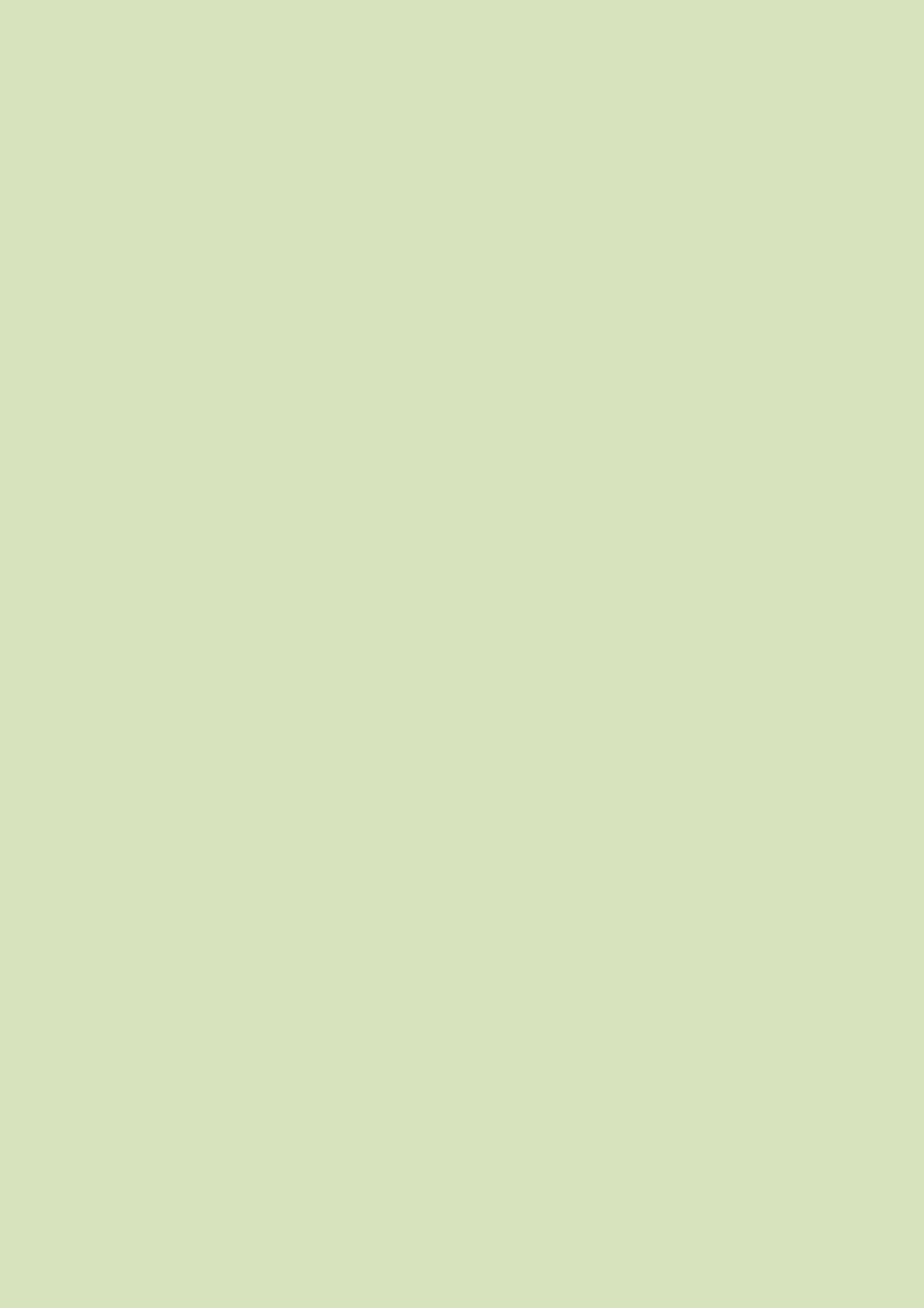# **Chapter I**

## **General (Revenue Sector)**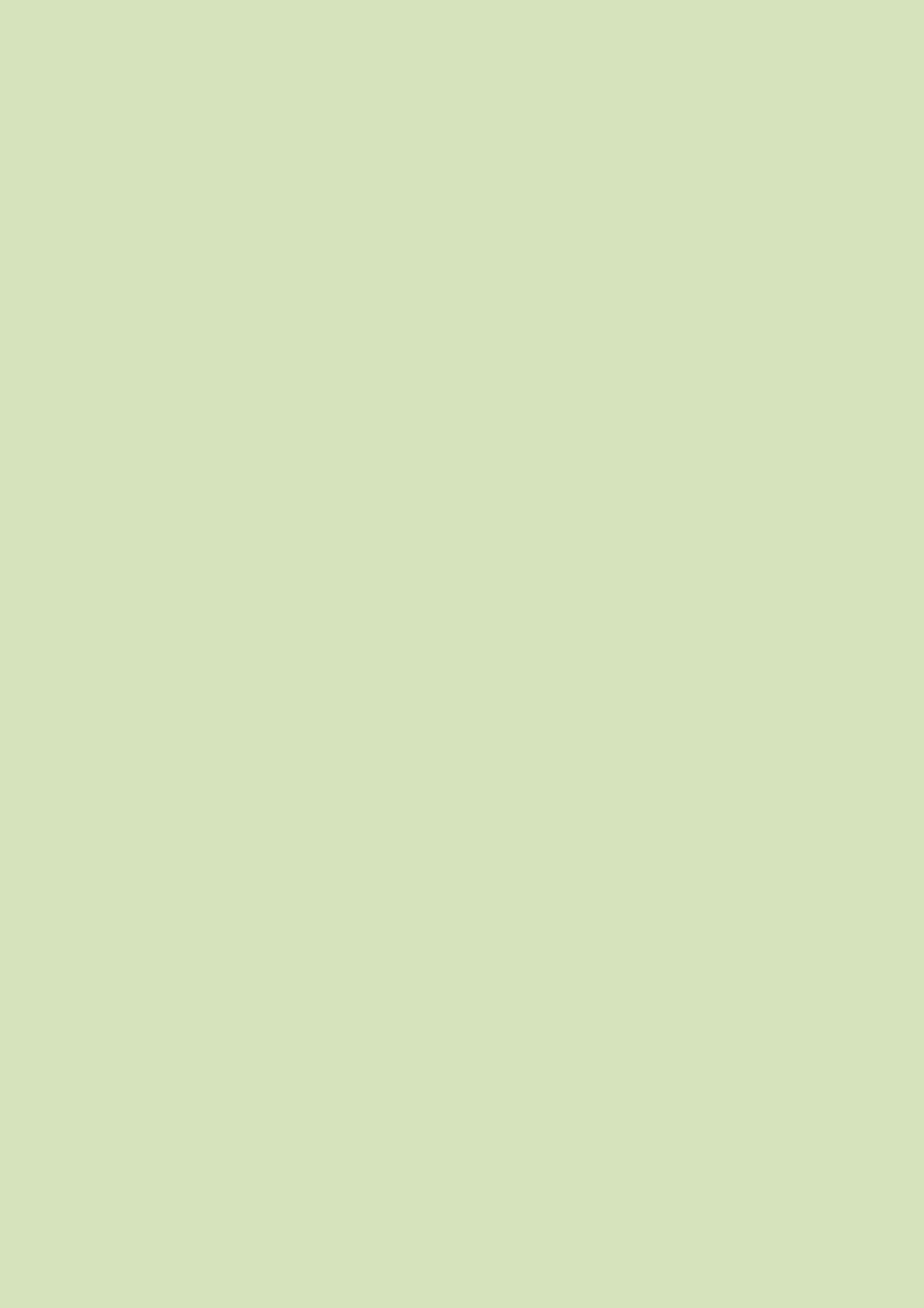## **CHAPTER I**

#### **General (Revenue Sector)**

#### **1.1 Position of revenue receipts**

**1.1.1** The tax and non-tax revenues raised by the erstwhile State/ Union Territory (UT) Government of Jammu and Kashmir during the year 2019-20, the State/ UT's share of net proceeds of divisible Union taxes and duties assigned to the erstwhile State/ UT and Grant-in-aid received from the Government of India during the year are depicted in Table 1.1.

|                  |                                                                       |                                                                                                     |                                                                                 | $(\overline{\mathbf{\mathsf{F}}}$ in crore) |
|------------------|-----------------------------------------------------------------------|-----------------------------------------------------------------------------------------------------|---------------------------------------------------------------------------------|---------------------------------------------|
| SI.<br>No.       | <b>Particulars</b>                                                    | From 01.04.2019 to<br>30.10.2019 (erstwhile<br><b>State of Jammu and</b><br><b>Kashmir</b> )<br>(a) | From 31.10.2019 to<br>31.03.2020 (UT of<br>Jammu and<br><b>Kashmir</b> )<br>(b) | Total $a+b$<br>$(2019-20)$                  |
| 1.               | <b>Tax revenue</b>                                                    | 5,410.51                                                                                            | 4,056.49                                                                        | 9,467.00                                    |
|                  | <b>Non-tax revenue</b><br>٠                                           | 2,196.83                                                                                            | 2,062.77                                                                        | 4,259.60                                    |
|                  | <b>Total</b>                                                          | 7,607.34                                                                                            | 6,119.26                                                                        | 13,726.60                                   |
| $\overline{2}$ . | Share of net proceeds<br>divisible<br>of<br>Union<br>taxes and duties | 6,801.81                                                                                            |                                                                                 | 6,801.81                                    |
|                  | Grants-in-aid<br>$\bullet$                                            | 15,642.83                                                                                           | 16,438.08                                                                       | 32,080.91                                   |
|                  | <b>Total</b>                                                          | 22,444.64                                                                                           | 16,438.08                                                                       | 38,882.72                                   |
| 3.               | Total revenue receipts of<br>the Government<br>(Total of 1 and 2)     | 30,051.98                                                                                           | 22,557.34                                                                       | 52,609.32                                   |
| 4.               | Percentage of<br>$1$ to $3$                                           | 25                                                                                                  | 27                                                                              | 26                                          |

|  |  | Table 1.1: Position of revenue receipts |
|--|--|-----------------------------------------|
|  |  |                                         |

*(Source: Finance Accounts 2019-20)*

During the year 2019-20, the revenue raised by the erstwhile State/ UT Government  $(\bar{\mathcal{R}})$  13,726.60 crore) was 26 *per cent* of the total revenue receipts. The balance 74 *per cent* of the receipts during 2019-20 came from the Government of India (GoI) of which, 82.50 *per cent* was received in the form of Grants-in-aid. The Grants-in-aid from GoI constituted 60.97 *per cent* of the total receipts of the erstwhile State/ UT.

**1.1.2** The details of the tax revenue raised during 2019-20 are given in Table 1.2.

l 1

This includes Revenue deficit grant of  $\bar{\tau}$  14,142 crore ( $\bar{\tau}$  8,249.50 crore received by the State Government under Finance commission grant from 01 April 2019 to 30 October 2019 and ` 5,892.50 crore received by UT Government under Special Assistance from the GoI from 31 October 2019 to 31 March 2020). This also includes  $\bar{\xi}$  2,279.28 crore received from the GoI as compensation of loss due to implementation of Goods and Service Tax, against the receivable amount of  $\bar{\mathfrak{F}}$  3,149.01 crore.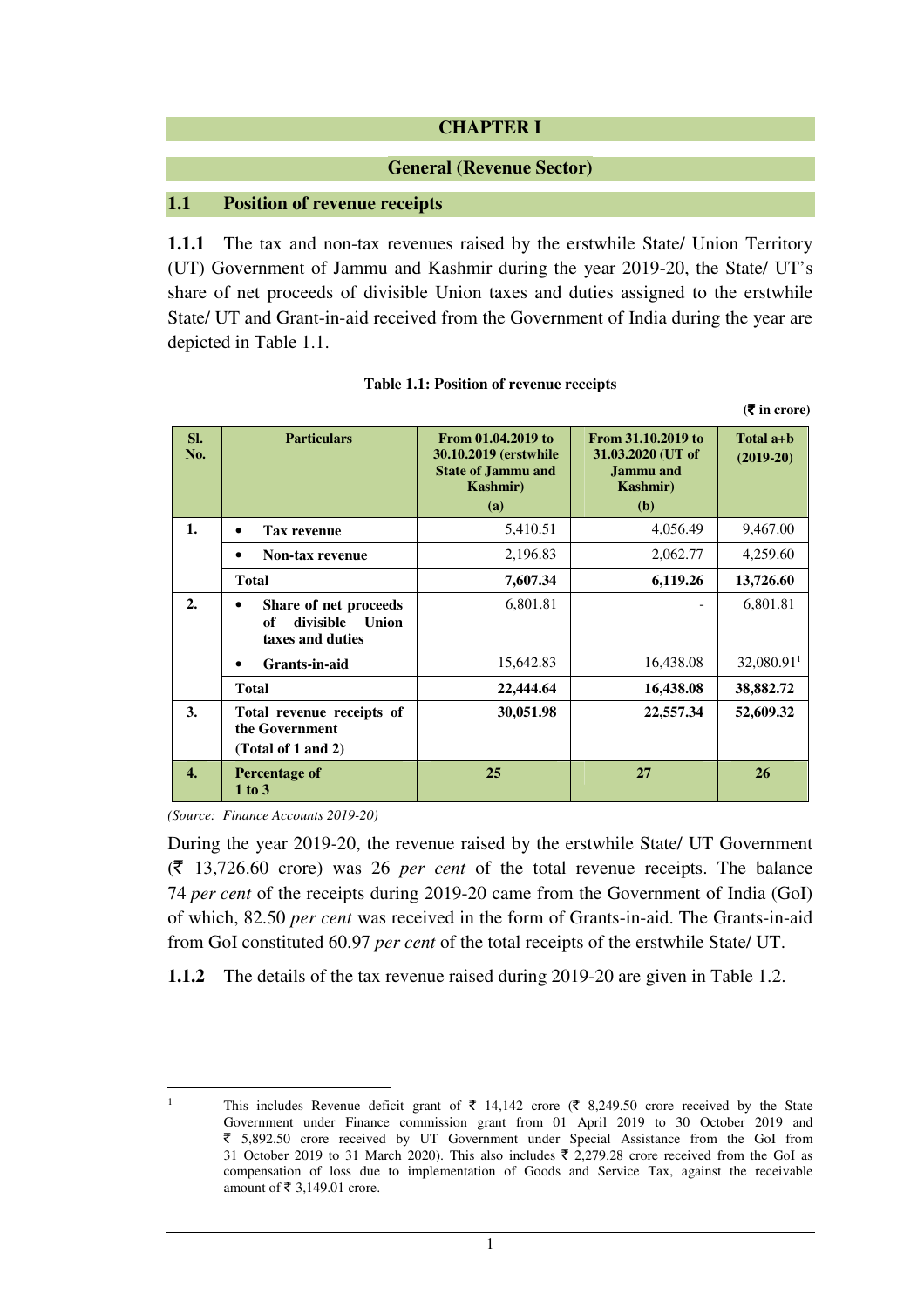|                |                                             |                                                                       |                                                                       | $($ ₹ in crore)             |
|----------------|---------------------------------------------|-----------------------------------------------------------------------|-----------------------------------------------------------------------|-----------------------------|
| SI.<br>No.     | <b>Head of Revenue</b>                      | From 01.04.2019 to<br>30.10.2019 (Jammu and<br><b>Kashmir State</b> ) | From 31.10.2019 to<br>31.03.2020 (UT of<br><b>Jammu and Kashmir</b> ) | <b>Total</b><br>$(2019-20)$ |
|                | (a)                                         | (b)                                                                   | (c)                                                                   | $(d=b+c)$                   |
| $\mathbf{1}$   | Taxes on Sales, Trade etc.<br>including GST | 3,483.23                                                              | 2,898.18                                                              | 6,381.41                    |
| $\overline{2}$ | Taxes on Goods and<br>Passengers            | 574.06                                                                | 158.47                                                                | 732.53                      |
| 3              | <b>State Excise</b>                         | 766.05                                                                | 587.67                                                                | 1,353.72                    |
| $\overline{4}$ | Taxes and Duties on<br>Electricity          | 97.74                                                                 | 0.23                                                                  | 97.97                       |
| 5              | Stamps Duty and<br><b>Registration Fees</b> | 240.78                                                                | 117.54                                                                | 358.32                      |
| 6              | Taxes on Vehicles                           | 162.59                                                                | 246.08                                                                | 408.67                      |
| $\tau$         | <b>Land Revenue</b>                         | 86.06                                                                 | 48.32                                                                 | 134.38                      |
| 8              | Others                                      | 0.0003                                                                |                                                                       | 0.0003                      |
|                | <b>Total</b>                                | 5,410.51                                                              | 4,056.49                                                              | 9,467.00                    |

#### **Table1.2: Details of Tax Revenue raised**

*(Source: Finance Accounts 2019-20)* 

**1.1.3** The details of the non-tax revenue raised during 2019-20 are given in Table1.3.

|           |                                                           |                                                                         |                                                               | $(\overline{\mathbf{\overline{z}}}$ in crore) |
|-----------|-----------------------------------------------------------|-------------------------------------------------------------------------|---------------------------------------------------------------|-----------------------------------------------|
| SI.<br>No | <b>Head of Revenue</b>                                    | From 01.04.2019 to<br>30.10.2019 (State of<br><b>Jammu and Kashmir)</b> | From 31.10.2019 to<br>31.03.2020 (UT of Jammu<br>and Kashmir) | <b>Total</b><br>$(2019-20)$                   |
|           | (a)                                                       | (b)                                                                     | (c)                                                           | $(d=b+c)$                                     |
| 1.        | Power                                                     | 1,692.97                                                                | 1,196.66                                                      | 2,889.63                                      |
| 2.        | Forestry<br>and<br>Wildlife                               | 14.25                                                                   | 8.94                                                          | 23.19                                         |
| 3.        | Police                                                    | 39.44                                                                   | 35.85                                                         | 75.29                                         |
| 4.        | Non-ferrous, Mining<br>Metallurgical<br>and<br>Industries | 28.37                                                                   | 14.61                                                         | 42.98                                         |
| 5.        | Water Supply<br>and<br>Sanitation                         | 15.54                                                                   | 59.54                                                         | 75.08                                         |
| 6         | <b>Public Works</b>                                       | 14.31                                                                   | 7.96                                                          | 22.27                                         |
| 7.        | Medical and Public<br>Health                              | 16.91                                                                   | 11.32                                                         | 28.23                                         |
| 8.        | <b>Interest Receipts</b>                                  | 9.58                                                                    | 9.24                                                          | 18.82                                         |
| 9.        | Other<br>Non-tax<br>Receipts                              | 365.46                                                                  | 718.65                                                        | 1,084.11                                      |

#### **Table 1.3: Details of Non-tax revenue raised**

*(Source: Finance Accounts 2019-20)* 

Total 2,196.83 2,062.77 4,259.60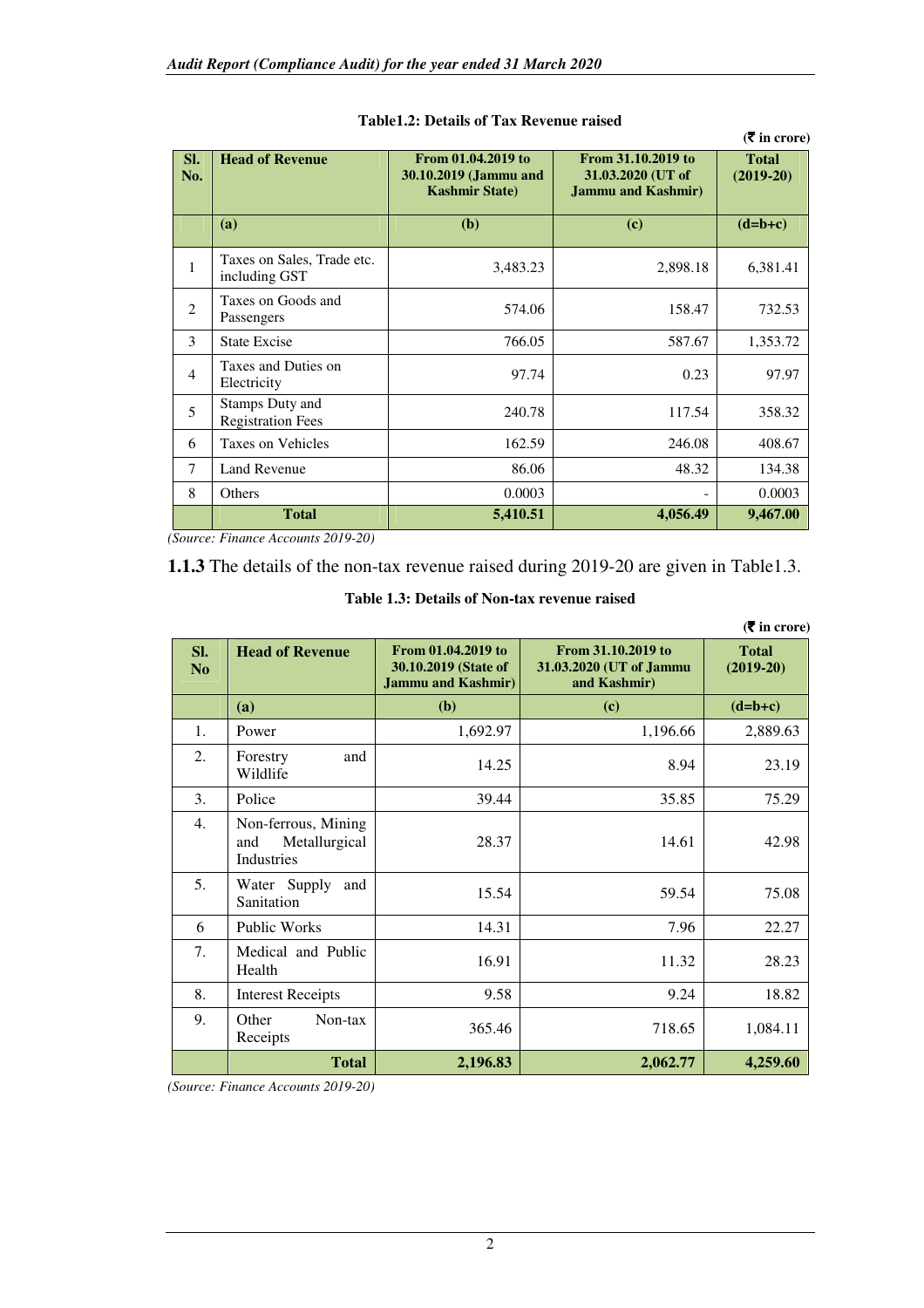## **1.2 Analysis of arrears of revenue<sup>2</sup>**

The arrears of revenue as on 31 March 2020 in respect of certain major heads of revenue amounted to  $\bar{\tau}$  1,021.66 crore, of which  $\bar{\tau}$  651.88 crore was outstanding for more than five years, is depicted in Table 1.4.

|  |  |  |  | <b>Table 1.4: Arrears of revenue</b> |
|--|--|--|--|--------------------------------------|
|--|--|--|--|--------------------------------------|

**(**` **in crore)** 

| SI.<br>No. | <b>Head of</b><br>revenue                               | <b>Total Amount</b><br>outstanding as<br>on 31 March<br>2020 | <b>Amount</b><br>outstanding for<br>more than five<br>vears as on<br><b>31 March 2020</b> | <b>Replies of Department</b>                                                                                                                                                                                                                                                                           |
|------------|---------------------------------------------------------|--------------------------------------------------------------|-------------------------------------------------------------------------------------------|--------------------------------------------------------------------------------------------------------------------------------------------------------------------------------------------------------------------------------------------------------------------------------------------------------|
| 1.         | <b>Taxes</b><br>$_{\rm on}$<br>Sales/ VAT<br>Trade etc. | 974.08                                                       | 619.02                                                                                    | An amount of $\bar{\xi}$ 86.04 crore had been stayed by<br>the courts/ appellate authorities and proposed for<br>recovery as arrears of land revenue.<br>Commissioner State<br>Taxes,<br>J&K<br>stated<br>(December 2020) that the Department takes<br>various measures like issue of notice of demand |
| 2.         | Motor spirit<br>tax                                     | 0.09                                                         | 0.09                                                                                      | (Dastak), issue of memo, seizure of bank<br>accounts and thereafter attachment of immovable<br>property in addition to this, arrest warrants are<br>issued to ensure recovery of the arrears.                                                                                                          |
| 3.         | Entertainme<br>nt tax                                   | 0.21                                                         | 0.21                                                                                      | Out of total arrears of $\overline{\xi}$ 47.49 crore, stay on<br>₹ 44.47 crore was granted by the court/ appellate                                                                                                                                                                                     |
| 4.         | Toll Tax                                                | 28.24                                                        | 28.00                                                                                     | authorities.<br>However, balance<br>arrears<br>of                                                                                                                                                                                                                                                      |
| 5.         | <b>State</b><br>Excise                                  | 19.04                                                        | 4.56                                                                                      | $\bar{\xi}$ 3.02 crore were recoverable as arrears under<br>the Land Revenue Act.<br>Excise Commissioner, J&K stated (November<br>2020) that action has been taken under Revenue<br>Act for recoverable arrears and most of the cases<br>were pending in the Hon'ble High Court.                       |
|            | <b>Total</b>                                            | 1,021.66                                                     | 651.88                                                                                    |                                                                                                                                                                                                                                                                                                        |

*(Source: Data provided by the Departments)* 

#### **1.3 Arrears in assessments<sup>3</sup>**

The details of cases pending at the beginning of the year, cases becoming due for assessment, cases disposed during the year and number of cases pending for finalisation at the end of the year as furnished by the State Taxes Department in respect of Sales Tax/ VAT and Taxes on Works contracts are given in Table 1.5.

| <b>Head of</b><br><b>Revenue</b> | <b>Opening</b><br>balance as<br>on 1 April<br>2019 | <b>New cases</b><br>due for<br>assessment<br>during<br>2019-20 | <b>Total</b><br>assessments<br>due | <b>Cases</b><br>disposed<br>of<br>during<br>2019-20 | <b>Balance</b><br>at the end<br>of the<br>year | <b>Percentage</b><br>of disposal<br>$\left( \text{col. } 5 \text{ to } 4 \right)$ |
|----------------------------------|----------------------------------------------------|----------------------------------------------------------------|------------------------------------|-----------------------------------------------------|------------------------------------------------|-----------------------------------------------------------------------------------|
|                                  |                                                    |                                                                |                                    |                                                     |                                                |                                                                                   |
| Sales Tax/VAT                    | 8,7524                                             | 10,095                                                         | 18.847                             | 15,582                                              | 3,265                                          | 82.67                                                                             |
| Tax on Works<br>Contract         | 37,295                                             | 1,634                                                          | 38,929                             | 15.324                                              | 23,605                                         | 39.36                                                                             |

**Table 1.5: Arrears in assessments** 

*(Source: Data provided by the Department)*

 $\overline{a}$ 

 $\gamma$ The figures in this paragraph are only pertaining to UT of Jammu and Kashmir.

<sup>3</sup> The figures in this paragraph are only pertaining to UT of Jammu and Kashmir.

<sup>4</sup> Opening balance of arrears in assessment, cases of evasion, cases of refund also includes cases of Ladakh.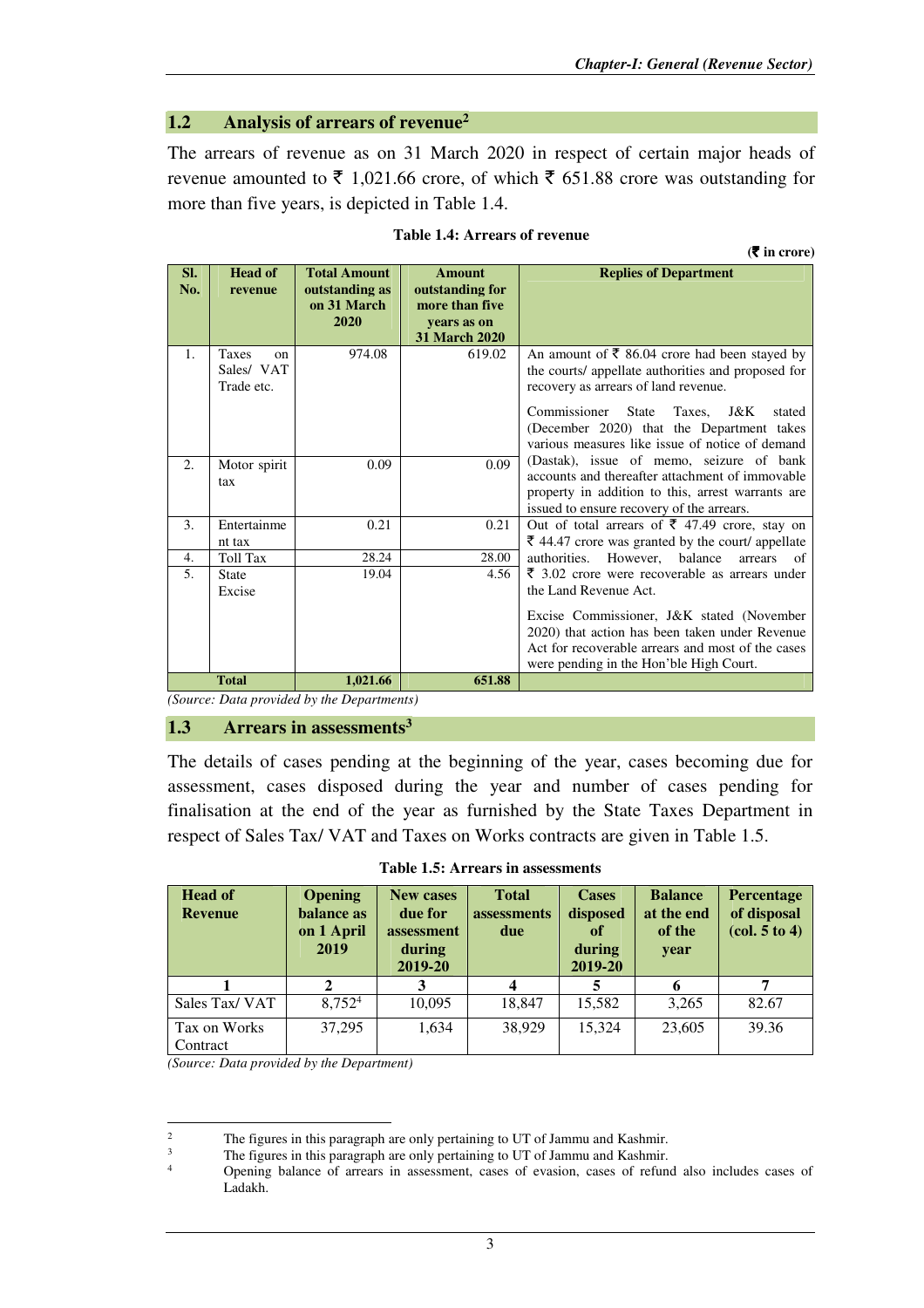The assessments completed (out of the total cases due for assessment) was 83 *per cent* in respect of Sales Tax/ VAT and 39 *per cent* in the case of Taxes on Works Contract. The latter was attributed (December 2020) to the fact that the backlogs could not be cleared due to connectivity and other issues post August 2019. Moreover, the Government had issued Amnesty Scheme<sup>5</sup> which covered unassessed cases also. The scheme was further extended upto October 2020. A number of unassessed cases could not be assessed till time for payment of admitted taxes under the scheme expired.

*In order to avoid the risk of time barring of assessments (five years), the Government may consider fixing a time limit for finalisation of the pending assessments and ensure that the time limit so fixed is adhered to by the Departmental Authorities.* 

## **1.4 Evasion of tax detected by the Department<sup>6</sup>**

The details of cases of evasion of tax detected, cases finalised and the demands for additional tax raised, as reported by the Department are given in Table 1.6.

| SI.<br>No. | <b>Head of</b><br>revenue | <b>Cases</b><br>pending as<br>on $31$<br><b>March 2019</b> | <b>Cases</b><br>detected<br>during<br>2019-20 | <b>Total</b> | Number of cases in which<br>assessment/investigation<br>completed and additional<br>demand with penalty etc.<br>raised |                                       | Amount of<br>demand<br>recovered<br>$(\bar{\bar{\mathbf{x}}}$ in crore) | Number of<br>cases<br>pending for<br>finalisation<br>as on $31$<br><b>March 2020</b> |
|------------|---------------------------|------------------------------------------------------------|-----------------------------------------------|--------------|------------------------------------------------------------------------------------------------------------------------|---------------------------------------|-------------------------------------------------------------------------|--------------------------------------------------------------------------------------|
|            |                           |                                                            |                                               |              | Number of<br>cases                                                                                                     | Amount of<br>demand<br>$(5 \times 1)$ |                                                                         |                                                                                      |
| 1.         | Sales Tax/<br><b>VAT</b>  | 285                                                        | 1.401                                         | 1.686        | 1.630                                                                                                                  | 25.25                                 | 0.88                                                                    | 56                                                                                   |
| 2.         | <b>GST</b>                | 23                                                         | 2.758                                         | 2.781        | 2.761                                                                                                                  | 10.76                                 | 9.52                                                                    | 20                                                                                   |
| 3.         | Toll Tax                  |                                                            | 238                                           | 238          | 238                                                                                                                    | 0.56                                  | 0.56                                                                    |                                                                                      |
|            | <b>Total</b>              | 308                                                        | 4,397                                         | 4,705        | 4.629                                                                                                                  | 36.57                                 | 10.96                                                                   | 76                                                                                   |

*(Source: Data furnished by the Department)* 

Against the total demand of  $\bar{\tau}$  36.57 crore raised in 4,629 cases during 2019-20, an amount of  $\bar{\tau}$  10.96 crore had been recovered which is 30 *per cent* of the total recoverable amount. In reply, Assistant Commissioner (Technical) State Taxes, UT of J&K stated (December 2020) that the recovery of arrears is less because the Government of J&K had extended the last date of Amnesty scheme upto  $31<sup>st</sup>$  October 2020, wherein, there was 100 *per cent* waiving of interest and penalty if the dealers had deposited 100 *per cent* of Principal tax.

## **1.5 Pendency of Refund Cases**

The number of refund cases pending at the beginning of the year 2019-20, claims received during the year, refunds allowed during the year and the cases pending at the close of the year 2019-20 as reported by the Department is given in Table 1.7.

l

<sup>5</sup> Vide order no. 39 of FD dated 05.02.2018

<sup>6</sup> The figures in this paragraph are only pertaining to UT of Jammu and Kashmir.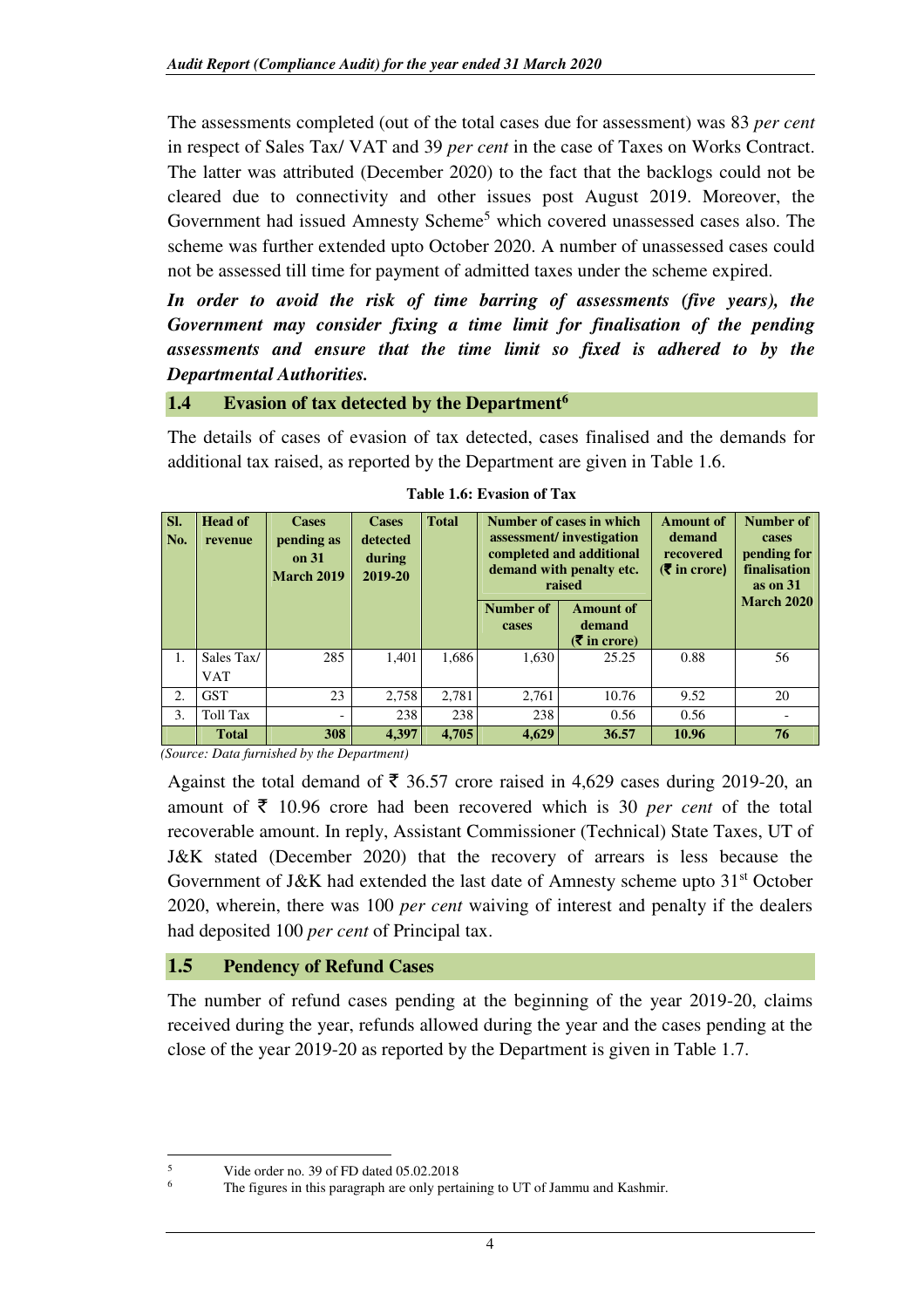| SI. | <b>Particulars</b>                                 |                 | <b>GST</b>                              | Sales tax/VAT   |                                         |
|-----|----------------------------------------------------|-----------------|-----------------------------------------|-----------------|-----------------------------------------|
| No. |                                                    | No. of<br>cases | Amount<br>$(5 \text{ in } \text{core})$ | No. of<br>cases | <b>Amount</b><br>$(5 \infty)$ in crore) |
| 1.  | Claims outstanding at the beginning of<br>the year | 517             | 13.21                                   | 11              | 2.49                                    |
| 2.  | Claims received during the year                    | 612             | 89.16                                   | 8               | 1.56                                    |
| 3.  | Refunds made during the year                       | 386             | 54.26                                   | 13              | 2.80                                    |
| 4.  | Deficiency memos issued                            | 21              | 2.13                                    |                 |                                         |
| 5.  | Balance outstanding at the end of the<br>year      | 722             | 45.98                                   | 6               | 1.25                                    |

#### **Table 1.7: Details of pendency of refund cases**

*(Source: Data furnished by the Department)* 

The number of outstanding refund cases both under Sales Tax/ VAT and GST has increased by 37.87 *per cent* from 528 cases to 728 cases during 2019-20

On this being pointed out, Assistant Commissioner (Technical) State Taxes, UT of J&K stated (December 2020) that the pendency in processing of refunds under GST was mainly in all such cases where the show-cause notices were issued by the officers but the replies were pending from the applicants. It was also stated that the necessary instructions had already been issued to the officers processing the refunds, to minimize the pendency.

## *The Government may take effective steps for immediate disposal of the refund cases.*

## **1.6 Response of the Government/ Departments to Audit**

The Principal Accountant General (Audit), Jammu and Kashmir (PAG), conducts periodical inspection of the Government Departments to test-check the transactions, verify the maintenance of important accounts and other records as prescribed in the rules and procedures. These inspections are followed up with the Inspection Reports (IRs) incorporating findings, which are issued to the Heads of the Offices inspected with copies to the next higher authorities for taking prompt corrective action. The Head of the Office is required to take necessary corrective action on the observations contained in the IRs, rectify the defects and omissions and report compliance through initial reply to the PAG (Audit) within four weeks from the date of receipt of the IRs. Serious financial irregularities are reported to the Head of the Department and the Government.

Inspection Reports issued up to December 2019 in respect of State Taxes, State Excise, Motor Vehicle and Law Department disclosed that 5,006 paragraphs relating to 927 IRs, involving  $\bar{\tau}$  2,266.10 crore remained outstanding at the end of June 2020 as mentioned along with the corresponding figures for the preceding two years in Table 1.8.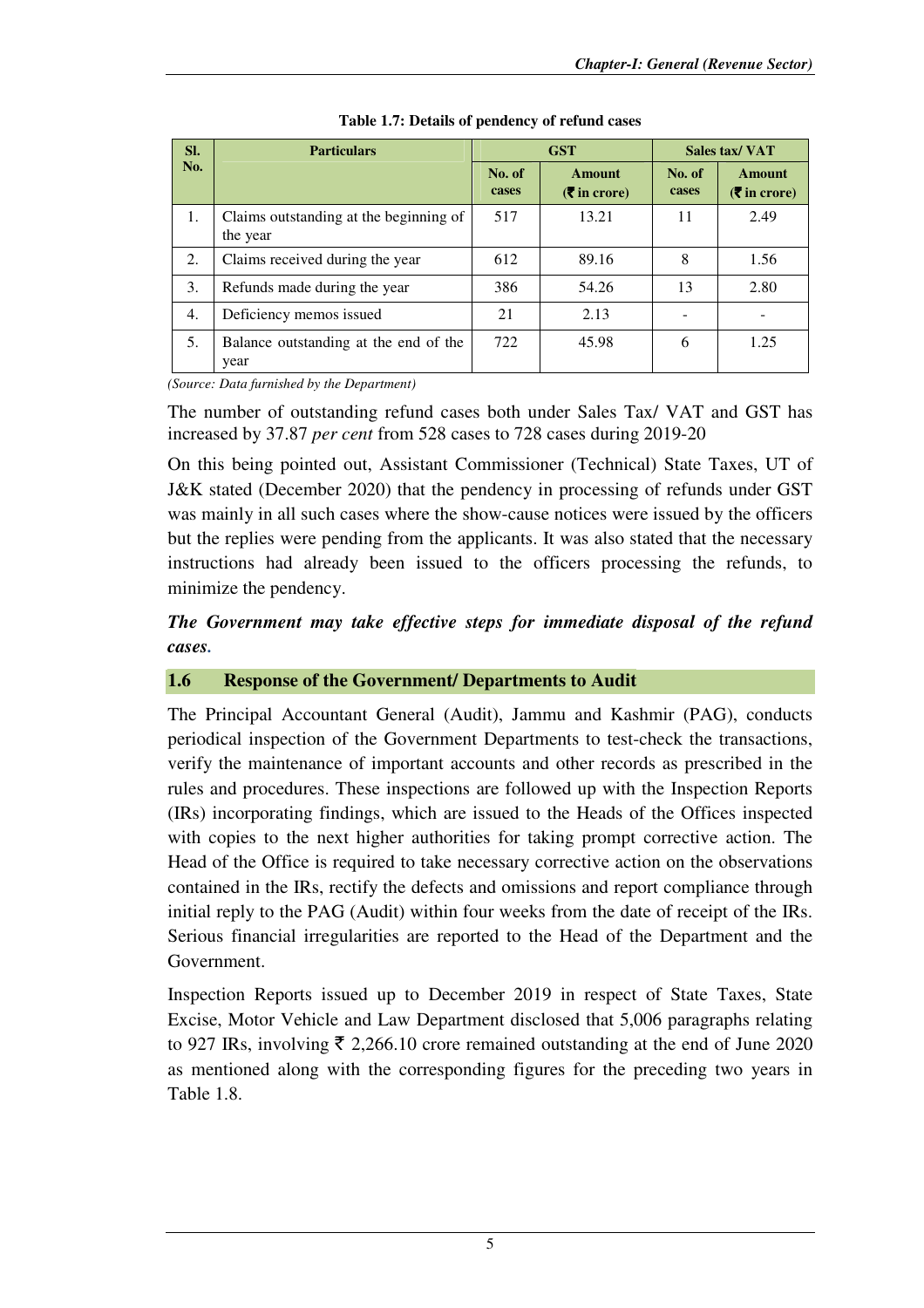|                                                             | <b>June 2018</b> | <b>June 2019</b> | <b>June 2020</b> |
|-------------------------------------------------------------|------------------|------------------|------------------|
| Number of IRs pending for settlement                        | 811              | 859              | 927              |
| Number of outstanding audit observations                    | 4.111            | 4.539            | 5,006            |
| Amount of revenue involved ( $\bar{\mathfrak{F}}$ in crore) | 1.216.35         | 2.095.52         | 2.266.10         |

| Table 1.8: Details of pending Inspection Reports |  |  |
|--------------------------------------------------|--|--|
|                                                  |  |  |

**1.6.1** The Department-wise details of the IRs and audit observations outstanding as on 30 June 2019 and the amounts involved in respect of State Taxes, Excise, Transport and Law Department (Revenue Sector) are mentioned in Table 1.9.

| <b>Sl. No.</b> | Name of the<br><b>Department</b> | <b>Nature of receipts</b>                  | <b>Numbers of</b><br>outstanding<br><b>IRs</b> | <b>Numbers of</b><br>outstanding audit<br>observations | <b>Money</b><br>value<br>involved<br>$(5 \text{ in } \text{core})$ |
|----------------|----------------------------------|--------------------------------------------|------------------------------------------------|--------------------------------------------------------|--------------------------------------------------------------------|
| 1.             | <b>State Taxes</b>               | Taxes on Sales, Trade etc.                 | 571                                            | 3,689                                                  | 1,966.99                                                           |
| 2.             | Excise                           | Excise                                     | 170                                            | 472                                                    | 134.55                                                             |
| 3.             | <b>Motor Vehicle</b>             | <b>Taxes on Motor Vehicles</b>             | 108                                            | 496                                                    | 151.54                                                             |
| 4.             | Law                              | <b>Stamps Duty and</b><br>Registration fee | 78                                             | 349                                                    | 13.02                                                              |
|                |                                  | <b>Total</b>                               | 927                                            | 5,006                                                  | 2,266.10                                                           |

**Table 1.9: Department-wise details of Inspection Reports/ Audit observations** 

Audit did not receive any replies from the heads of offices within four weeks from the date of issue of all the 82 IRs issued during 2019-20. This large pendency of the IRs due to non-receipt of the replies is indicative of the fact that the Heads of Offices and the Departments did not initiate action to rectify the defects, omissions and irregularities pointed out by the PAG (Audit) through the IRs. The Government constituted (January 2021) Audit Committee for the HoDs falling under the administrative control of Finance Department, J&K for the purpose of monitoring and ensuring compliance and settlement of outstanding Audit Observations/ Paras in terms of Regulation 145 of the Regulations on Audit and Accounts 2020 issued by the CAG of India.

*It is recommended that the Government should advise the concerned Departments to hold Audit Committee Meetings frequently at least three meetings in a quarter to monitor the progress of settlement of paragraphs and also ensure that demands/ recoveries are addressed in time.* 

## **1.7 Status of Inspection Reports**

The summarised position of the Inspection Reports of Departments of State Taxes, Excise, Law and Transport (Revenue Sector) issued during the last five years, paragraphs included in these Reports and their status as on 31 March 2020 are given in Table 1.10.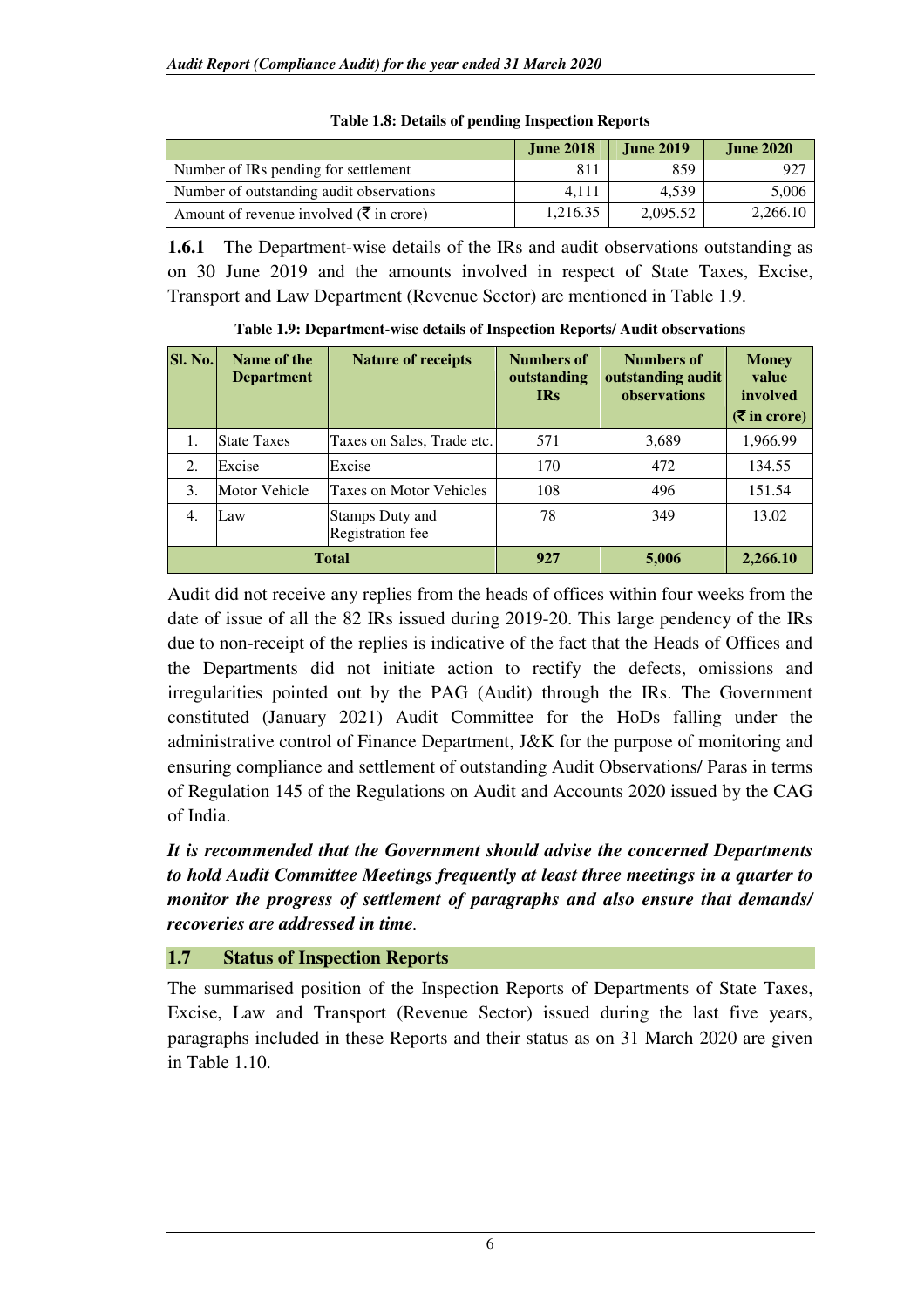| <b>SI</b><br>No. | Year    | <b>Opening Balance</b> |                 |                                                 | <b>Addition during the</b><br>vear |                 | <b>Clearance during the</b><br>vear     |                |                | <b>Closing balance during</b><br>the year |              |                 |                                          |
|------------------|---------|------------------------|-----------------|-------------------------------------------------|------------------------------------|-----------------|-----------------------------------------|----------------|----------------|-------------------------------------------|--------------|-----------------|------------------------------------------|
|                  |         | <b>IRs</b>             | Para-<br>graphs | <b>Money</b><br>value<br>$(5 \infty)$<br>crore) | <b>IR</b><br>S                     | Para-<br>graphs | <b>Mone</b><br>value<br>(₹ in<br>crore) | <b>IR</b><br>S | Para-<br>graph | <b>Money</b><br>value<br>(₹ in<br>crore)  | <b>IRs</b>   | Para-<br>graphs | <b>Money</b><br>value<br>(₹ in<br>crore) |
| (a)              | (b)     | (c)                    | (d)             | (e)                                             | (f)                                | (g)             | (h)                                     | (i)            | (i)            | $\mathbf{(k)}$                            | $\mathbf{I}$ | (m)             | (n)                                      |
| 1.               | 2015-16 | 668                    | 3.189           | 1.230.36                                        | 70                                 | 494             | 76.86                                   | 07             | 140            | 25.90                                     | 731          | 3,543           | 1,281.32                                 |
| 2.               | 2016-17 | 731                    | 3.543           | 1,281.32                                        | 51                                 | 403             | 329.16                                  | 28             | 237            | 424.04                                    | 754          | 3.709           | 1,186.44                                 |
| 3.               | 2017-18 | 754                    | 3.709           | 1.186.44                                        | 89                                 | 767             | 173.79                                  | 09             | 110            | 41.24                                     | 834          | 4.366           | 1.318.99                                 |
| 4.               | 2018-19 | 834                    | 4.366           | 1.318.99                                        | 54                                 | 632             | 960.10                                  | 07             | 160            | 52.77                                     | 881          | 4.838           | 2.226.32                                 |
| 5.               | 2019-20 | 881                    | 4,838           | 2,226.32                                        | 82                                 | 493             | 123.57                                  | 17             | 212            | 44.93                                     | 945          | 5.119           | 2,304.96                                 |

**Table 1.10: Position of Inspection Reports** 

5,119 paragraphs relating to 945 IRs involving  $\bar{\tau}$  2,304.96 crore remaining outstanding at the end of the year 2019-20 indicated that adequate steps were not taken by the Departments resulting in increase of the outstanding IRs and Paragraphs.

## **1.8 Follow-up on Audit Reports**

l

## **1.8.1 Non-submission of Action Taken Notes**

The Government (Finance Department) had issued instructions in June 1997 to all the administrative departments to furnish *suo-moto* Action Taken Notes (ATNs) on all the audit paragraphs featuring in the Audit Reports to the Public Accounts Committee (PAC) irrespective of whether they were taken up for discussion by the Committee or not. These ATNs are to be submitted to the Committee duly vetted by the Principal Accountant General (Audit) within a period of three months from the date of presentation of Audit Reports in the Legislature.

It was, however, noticed that out of 110 audit paragraphs featuring in the Chapters of Revenue Sector of Audit Reports from 2000-01 to 2015-16<sup>7</sup> , *suo-moto* ATNs in respect of 88 audit paragraphs had not been received up to 31 March 2020.

## **1.8.2 Action taken on recommendations of the PAC**

Action Taken Notes, duly vetted by the Principal Accountant General (Audit) on the observations/ recommendations made by the PAC in respect of the audit paragraphs discussed by them are to be furnished to the Committees within six months from the date of such observations/ recommendations.

Out of 110 audit paragraphs featuring in the Revenue Sector of Audit Reports for the years from 2000-01 to 2015-16, only 17 audit paragraphs have been discussed by the PAC up to 31 March 2020. Recommendations in respect of 17 audit paragraphs including 12 partly discussed were made by the PAC, however, ATNs on the

<sup>7</sup> Audit Reports 2016-17 and 2017-18 presented in Parliament on 23 September 2020 and Audit Report 2018-19 presented in Parliament on 24 March 2021.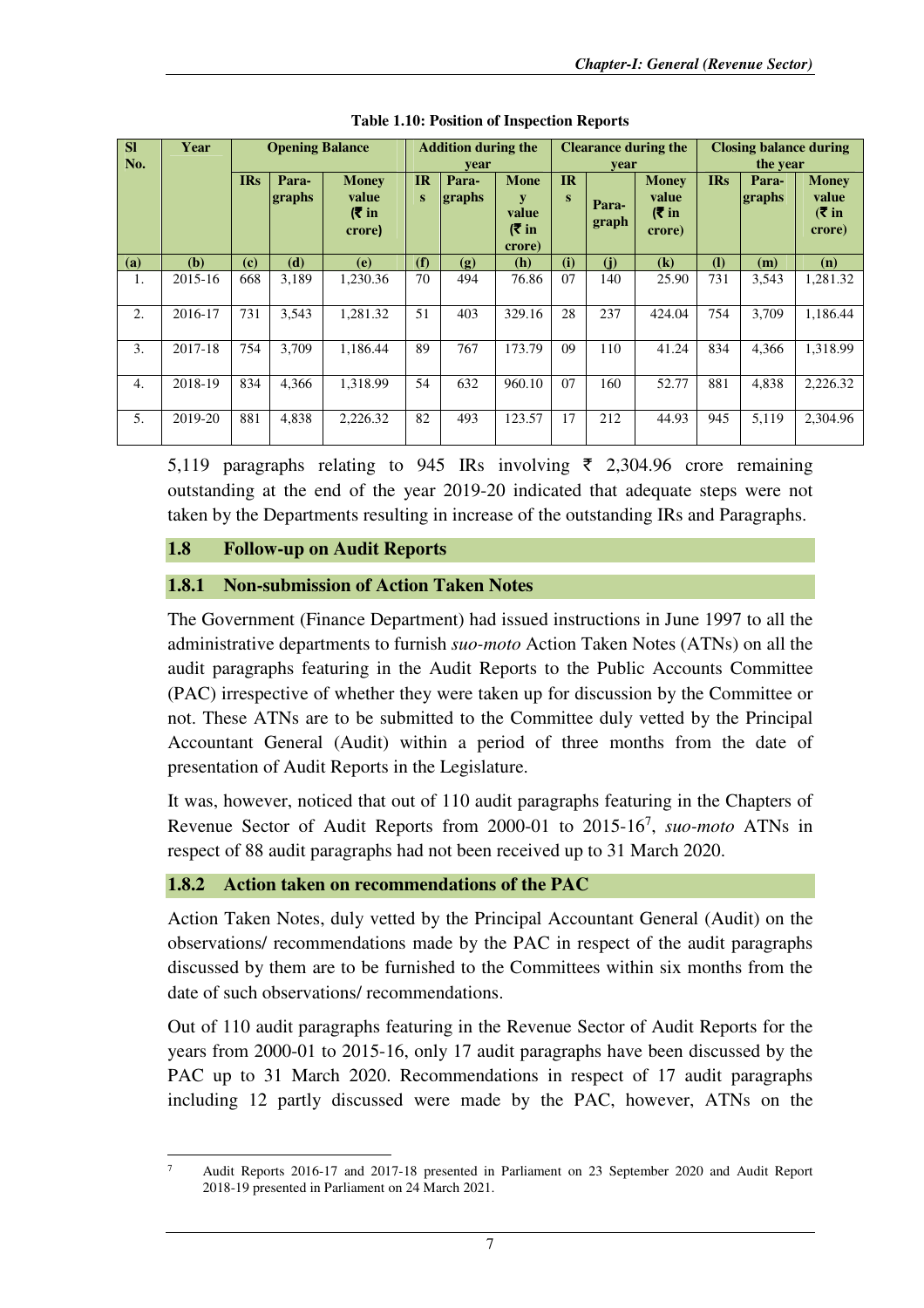recommendations of the Committee is pending from the Government in respect of 13 paragraphs.

## **1.8.3 Recovery of accepted cases**

The position of paragraphs included in the Audit Reports of the last five years, those accepted by the Department and the amount recovered are given in Table 1.11.

| <b>Year of</b><br>Audit<br><b>Report</b> | Number of<br><b>paragraphs</b><br>included | <b>Money</b><br>value of the<br>paragraphs<br>$(\bar{\bar{\mathbf{\mathsf{z}}}})$ in crore) | Number of<br><b>paragraphs</b><br>accepted | <b>Money</b><br>value of<br>accepted<br><b>paragraphs</b><br>$(\bar{\bar{\mathbf{\mathsf{z}}}})$ in crore) | Amount<br>recovered<br>during the<br>year<br>2019-20<br>$(\overline{\mathbf{\overline{z}}}$ in crore) | <b>Cumulative</b><br>position of<br>recovery of<br>accepted<br>cases as of 31<br><b>March 2020</b><br>$(\bar{\bar{\mathbf{\mathsf{z}}}})$ in crore) |
|------------------------------------------|--------------------------------------------|---------------------------------------------------------------------------------------------|--------------------------------------------|------------------------------------------------------------------------------------------------------------|-------------------------------------------------------------------------------------------------------|-----------------------------------------------------------------------------------------------------------------------------------------------------|
| 2014-15                                  | $\overline{4}$                             | 0.76                                                                                        | $\overline{4}$                             | 0.76                                                                                                       | N <sub>i</sub> l                                                                                      | 0.10                                                                                                                                                |
| 2015-16                                  | 7                                          | 124.10                                                                                      | 6                                          | 88.76                                                                                                      | 0.09                                                                                                  | 0.16                                                                                                                                                |
| 2016-17                                  | 8                                          | 2.14                                                                                        | 8                                          | 2.14                                                                                                       | N <sub>i</sub>                                                                                        | 0.20                                                                                                                                                |
| 2017-18                                  | 9                                          | 1.43                                                                                        | 9                                          | 1.43                                                                                                       | 0.01                                                                                                  | $0.16^{8}$                                                                                                                                          |
| 2018-19                                  | 5                                          | 2.03                                                                                        | 5                                          | 2.03                                                                                                       | N <sub>i</sub> l                                                                                      | 0.13                                                                                                                                                |
| <b>Total</b>                             | 33                                         | 130.46                                                                                      | 32                                         | 95.12                                                                                                      | 0.10                                                                                                  | 0.75                                                                                                                                                |

**Table 1.11: Paragraphs included in the Audit Reports of the last five years**

It would be seen from the above that in respect of paragraphs featured in the Audit Reports 2014-15 to 2018-19, the Department/ Government accepted audit observations involving  $\bar{\xi}$  95.12 crore, of which only  $\bar{\xi}$  0.75 crore was recovered as of March 2020, which is only 0.79 *per cent* of the accepted amount. This indicates that the Government could not recover the dues fully even for the cases wherein the audit observations had been accepted by the Departments.

## **1.9 Audit Planning**

The auditable entities under various Departments are categorised into high, medium and low risk units according to their revenue position, past trends of the audit observations and other parameters. The annual audit plan is prepared on the basis of risk analysis which *inter-alia* include critical issues in Government Revenues and Tax administration.

During the year 2019-20, there were 398 auditable units (State Taxes, Excise, Transport and Law) out of which 129 (32 *per cent*) units were planned for audit and 82 units (64 *per cent*) were audited.

## **1.10 Results of audit**

l

## **Position of local audit conducted during the year**

Test-check of the records of 82 units<sup>9</sup> out of 398 auditable units<sup>10</sup> of State Taxes, State Excise, Transport and Law Department conducted during the year 2019-20 showed under assessment/ short levy/ loss of revenue aggregating  $\bar{\tau}$  127.72 crore in 14,572

<sup>8</sup> Includes recovery of  $\bar{\mathfrak{F}}$  15.80 lakh reflected in Audit Report for the year ended 31 March 2018.

 $\overline{9}$  State Taxes Department: 37 units; Transport Department: 12 units; Excise Department: 11 units and Stamps Duty and Registration (Law Department): 22 units.<br><sup>10</sup> State Persee Department: 66 units: Mater Vabiele Department

<sup>10</sup> State Taxes Department: 66 units; Motor Vehicle Department: 22 units; Excise Department: 44 units and Stamps Duty and Registration (Law Department): 266 units.